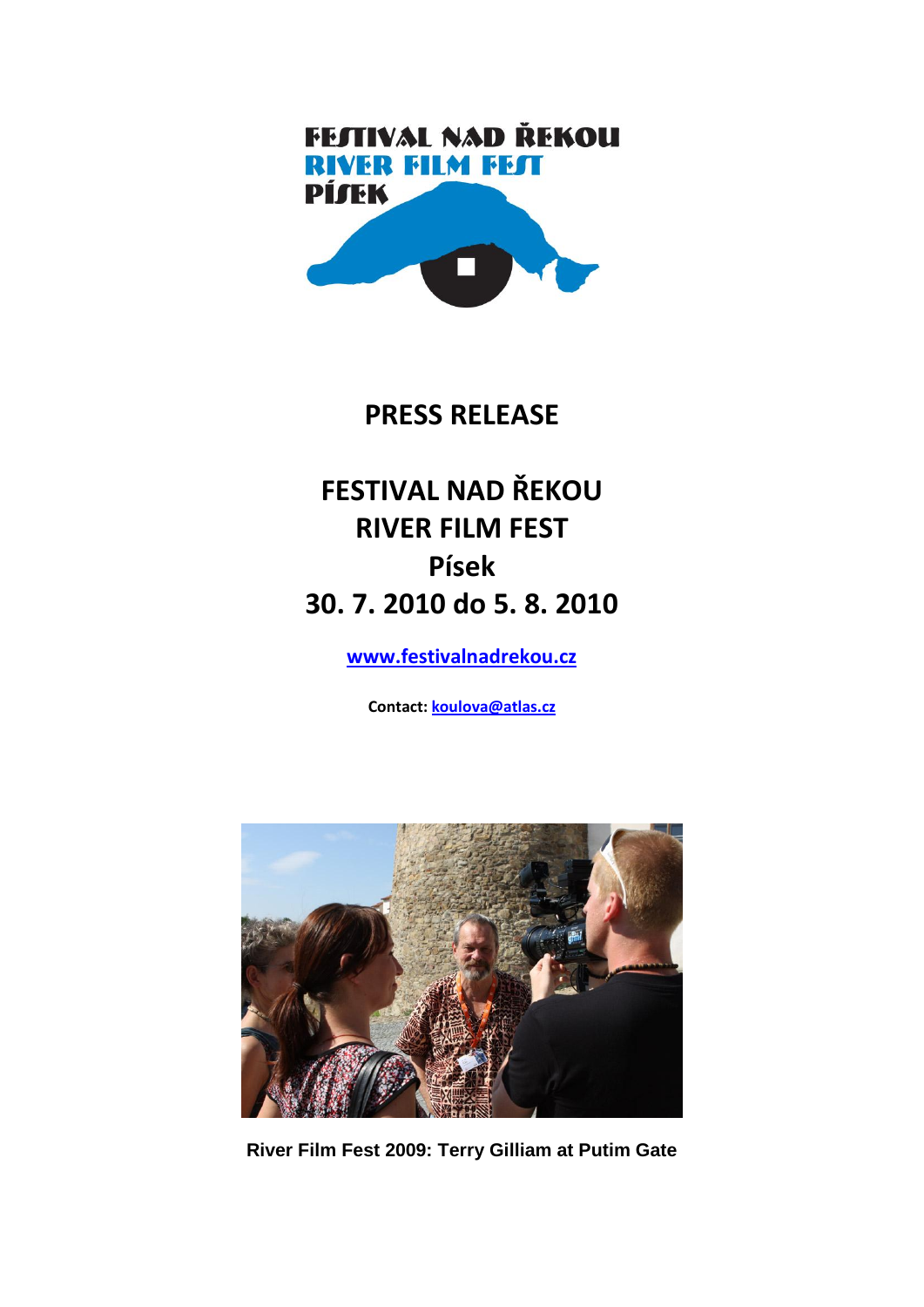# **LOOKING BACK**

Last year during the first week of August some 2000 cinema buffs descended on Písek. The first edition of River Film Fest attracted a whole row of significant local and international film personalities. Together with an enthusiastic audience of experts and film fans alike they created an inspiring atmosphere within this historical city as they watched films, went to the theatre, attended concerts, took part in panel discussions and visited exhibitions. It soon became obvious that this new festival had become a success and that a new tradition was in the making.

Last year´s premiere saw the Festival crystallize its philosophy under the motto: CINEMA JEWELS AND EDUCATION. Based on a unique dramaturgy designed by outstanding experts into programme cycles, the festival advocates contextual thought within a multi-genre concept.

# **ORGANISER**

HEART OF EUROPE MEDIA s. r. o.

Festival president: Michael Havas

Festival co-ordinator: Markéta Havasová

Dramaturges: Michael Havas, Martin Jiroušek (Belle Époque), Tereza Brdečková (A History of French Cinema), Pavla Bergmannová, Galina Kopaněva (The Polish Cinema of Moral Anxiety), Jan Lukeš, Ivana Lukešová (Diagnosis by Time, Czech cinema).

#### **INVITATION**

River Film Fest is about being more than festival, more than movie. It is about participation and having fun while promoting the perception of cinema within the context of its historical development. Literature, music, theatre, the visual arts and human dreams finally combined to create Film. By focussing on this evolution, River Film Fest reflects more than artistic aspects; world-wide social changes lie imprinted within outstanding works of cinema.

River Film Fest´s brief is to nurture contextual, non-formal education. This year´s edition offers four main programme cycles, exhibitions, theatre, concerts and many informal panel discussions by internationally recognised film makers.

For up-to-date detailed information kindly go to: [www.festivalnadrekou.cz](http://www.festivalnadrekou.cz/) where you will find the latest news as well as instruction on how to register for accreditation etc.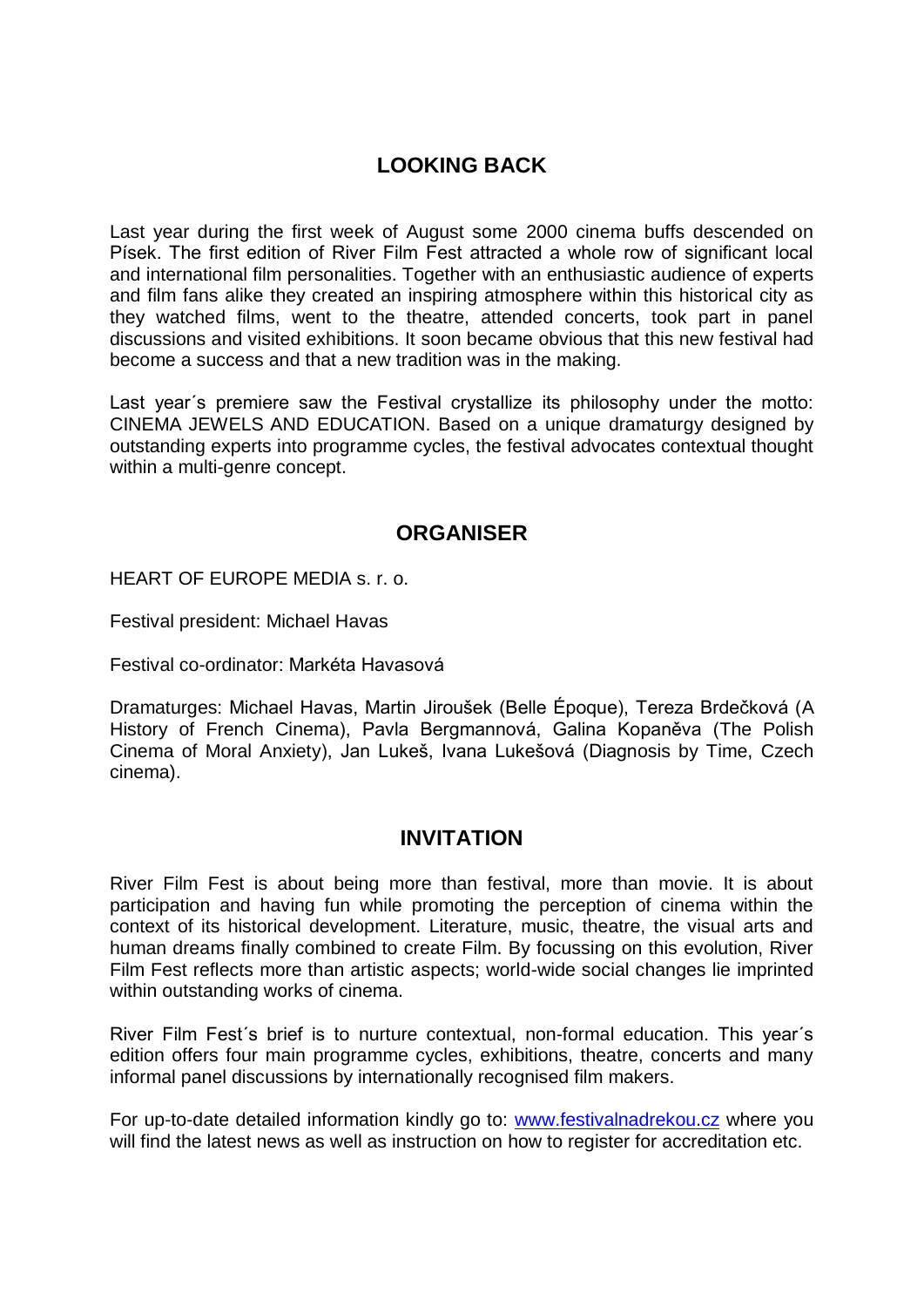# **WHAT AWAITS YOU IN PÍSEK?**

# **BELLE ÉPOQUE**

A Bohemian paradise of carefree dreams or a crucible of crisis for modern civilisation? Seven festival days under the baton of ingenious inventors and their fantastic creations. 25 full-length features. Edison, Tesla, Cimrman, Verne, Méliès, Menzel, Herz. A world of Cancan and operettas but also an age which gave birth to Kafka, Freud and Marx as well as to decadence and war. A symbolic glance in the rear-vision mirror of progress. Cinematography is born just in time to capture Man´s dichotomies on the threshold of a new millennium.



**Eadweard Muybridge: Horse in motion.**



**Art nouveau – Jugendstil**

ATTENBOROUCH – ANNAKIN - HERZ - FLEISCHER - [GILLIAT](http://www.imdb.com/name/nm0319148/) - RUSSELL - VERDES - ANDERSON - POLANSKI - PATON - RYE - EWERS - WEGENER - MENZEL - PABST - JULIAN - FEUILLADE - MÉLIÈS - WEIR - ZEMAN - HUSZÁRIK - WAJDA - KÜMEL - WATKINS - KOCH – BAŤA - LIPSKÝ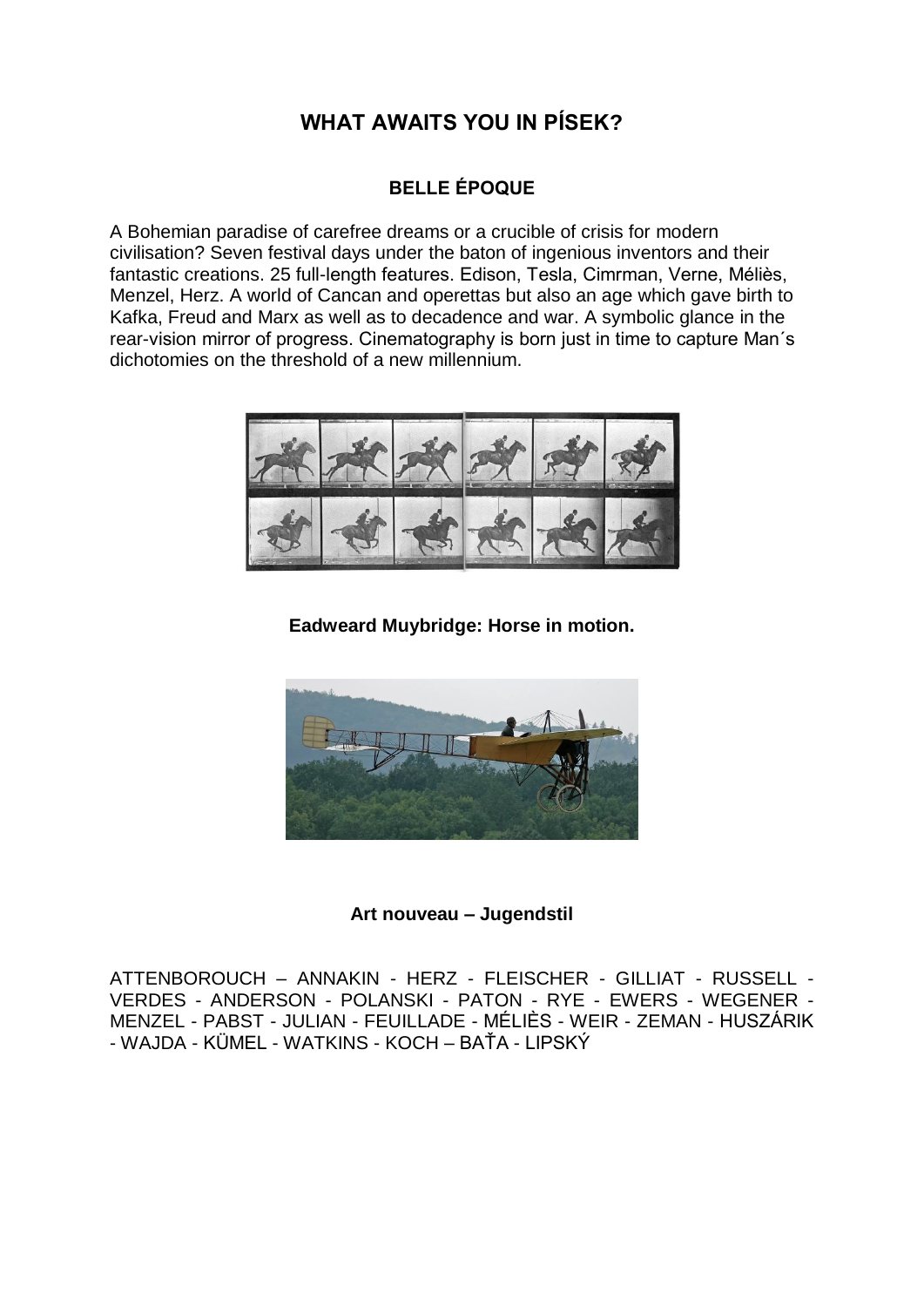

# **A HISTORY OF FRENCH CINEMA**



# **GEORGES MÉLIÈS: Journey to the Moon**

The most comprehensive retrospective of French Cinema in the Czech Republic for more than 20 years! The famous ones as well as long-forgotten masterpieces! Films you will never forget!

BRATŘI LUMIÈROVI – MÉLIÈS – LINDER – FEUILLADE – CLAIR – BUÑUEL - MAN RAY – STAREVITCH – VIGO – RENOIR – CARNÉ – COCTEAU – CLÉMENT –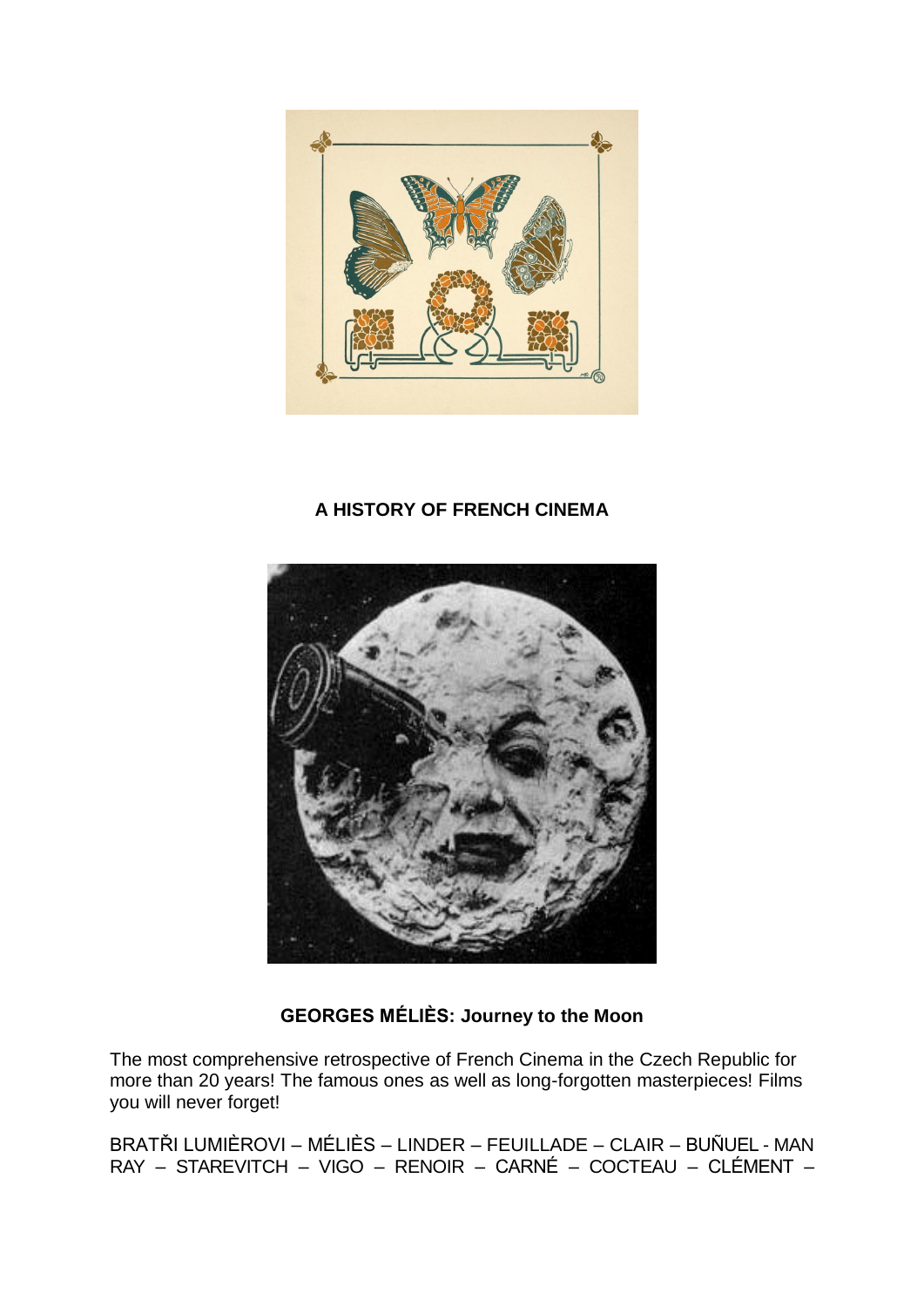MELVILLE – LAMORISSE – TATI – TRUFFAUT – RESNAIS – VARDA – MARKER – MALLE – GODARD – BRESSON – ROHMER – POLANSKI – ANNAUD – GORETTA – BLIER – BESSON – KAMLER – PIALAT – RAPPENAU - DESPLECHIN



**THE POLISH CINEMA OF MORAL ANXIETY**

**KRZYSZTOF KIEŚLOWSKI: Cinema Buff**

A review of an unforgettable moment in world cinema: the Polish cinema of moral anxiety. A period where Polish artists focussed on specific themes related to a loss of ideals and moral values within society. Often characterised by a sober documentary style the films warned against the devaluation of fundamental social values. The programme cycle will also include personal presentations by the filmmakers themselves as well as a panel discussion on "Cinema: a moral mission. The Theme of Moral Anxiety in the Visegrad countries."

One day will be devoted to the memory of the international tragedy: Katyn.

Names you can look forward to:

WAJDA – KIEŚLOWSKI – ZANUSSI – HOLLANDOVÁ – BAJON – FALK – ZYGADLO – SASS – BUGAJSKI – KIJOWSKI – ZAORSKI – DOMARADZKI - ANDREJEW

#### **DIAGNOSIS BY TIME**

A new chapter at this year´s River Film Fest will be a programme cycle called Diagnosis by time. Each year this chapter will focus on Czech and Slovak films not only because of their relationship to the main programme cycles at the festival but so as to inspire a personal and social self-reflection. Author and dramaturge of this concept is Jan Lukeš.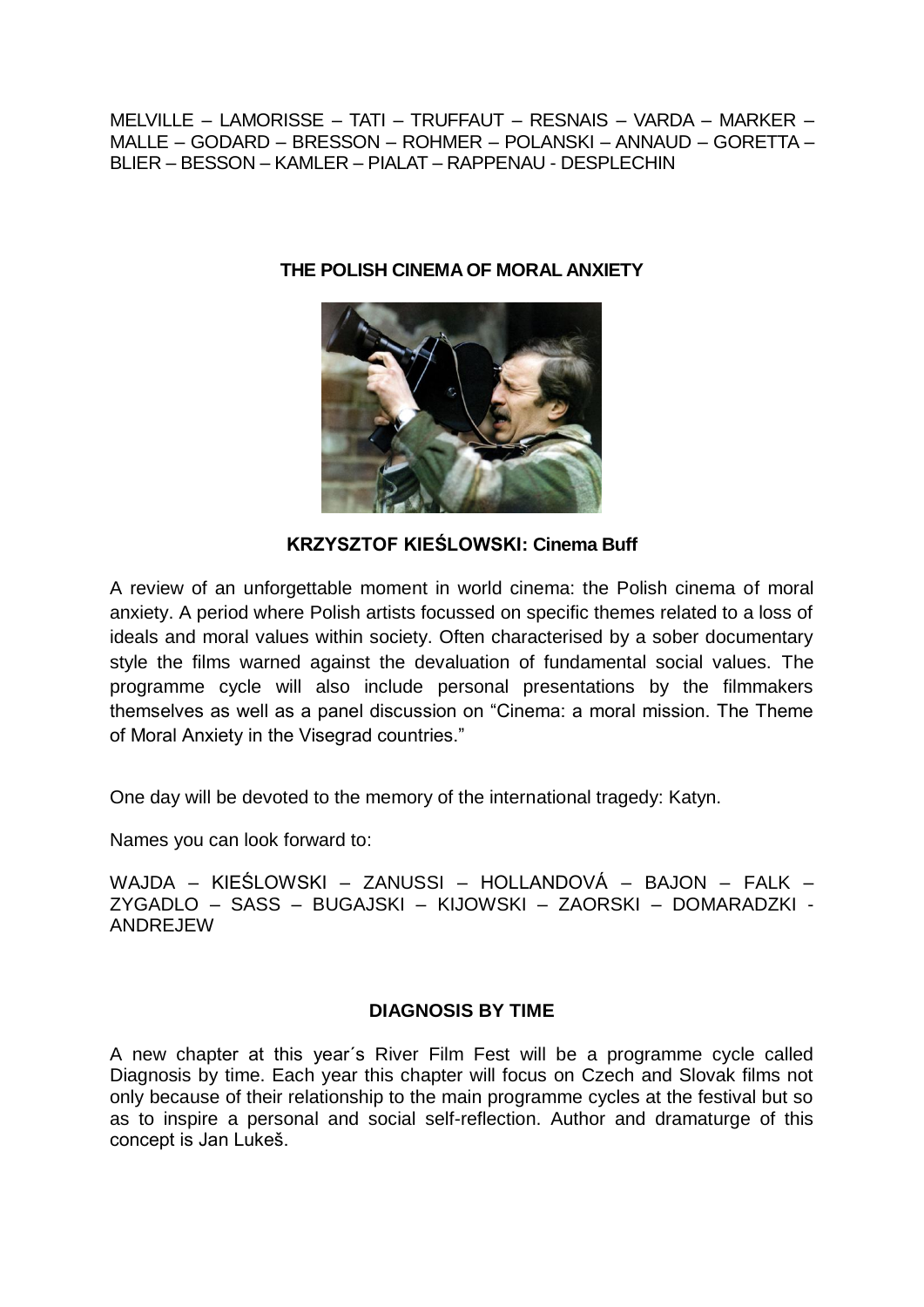

#### **River Film Fest 2009: Ivana Lukešová, Ladislav Helge, Jan Lukeš, Ivan Passer**

The soul of individual and society alike, through the passage of time. Czech and Slovak films, past and present, as a curious, critical and helpful mirror of things private and public. A small panorama of our lives during the past half century, maybe some psychodrama, maybe some Cinetherapy. All the things we were ... to become what we now are?

#### **DVACÁTÝ DEVÁTÝ – BYLI JSME TO MY? - CINEMATERAPIE – ZOUFALCI – PUTOVÁNÍ - ORGAN – OBŢALOVANÝ - ZÁVIŠ – NÁVRAT ZTRACENÉHO SYN – NEJISTÁ SEZÓNA – PSYCHODRAMA**

# **MORE TO COME …**

#### **EXHIBITIONS**

River Film Fest is an entirely informal affair – we have fun making fun! And some really funny things happened at last year´s festival ...

We caught a famous Argentine director red-handed as he tried to make off with one of the Czech golden Treasures of the 1960´s ...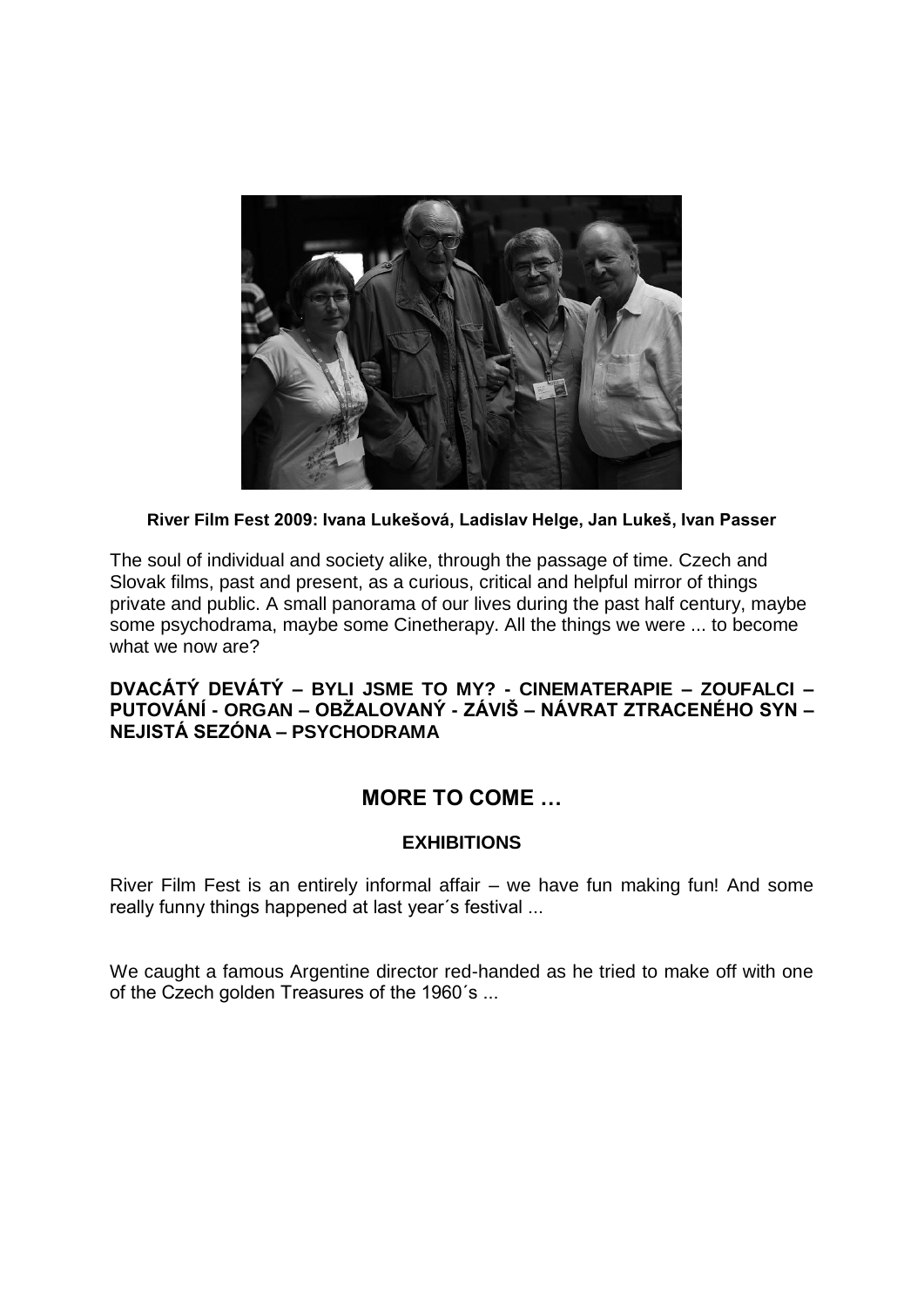

And then there was the futuristic Anglo-American director who tried to "heal" František Křižik`s 19<sup>th</sup> century hydro power plant in Písek ...



These and some 24 incriminated individuals were caught in the act and immortalised by our photo reporters Marek Škarpa and Petr Kurečka. An open air gallery of these unique portraits will decorate the right bank of the Otava Riviera to warn against similar delinquencies in the future. We are all curious as to who will be on display there in 2011!

#### **EXHIBITION OPENING CEREMONY FRIDAY 30th JULY SUNDOWN**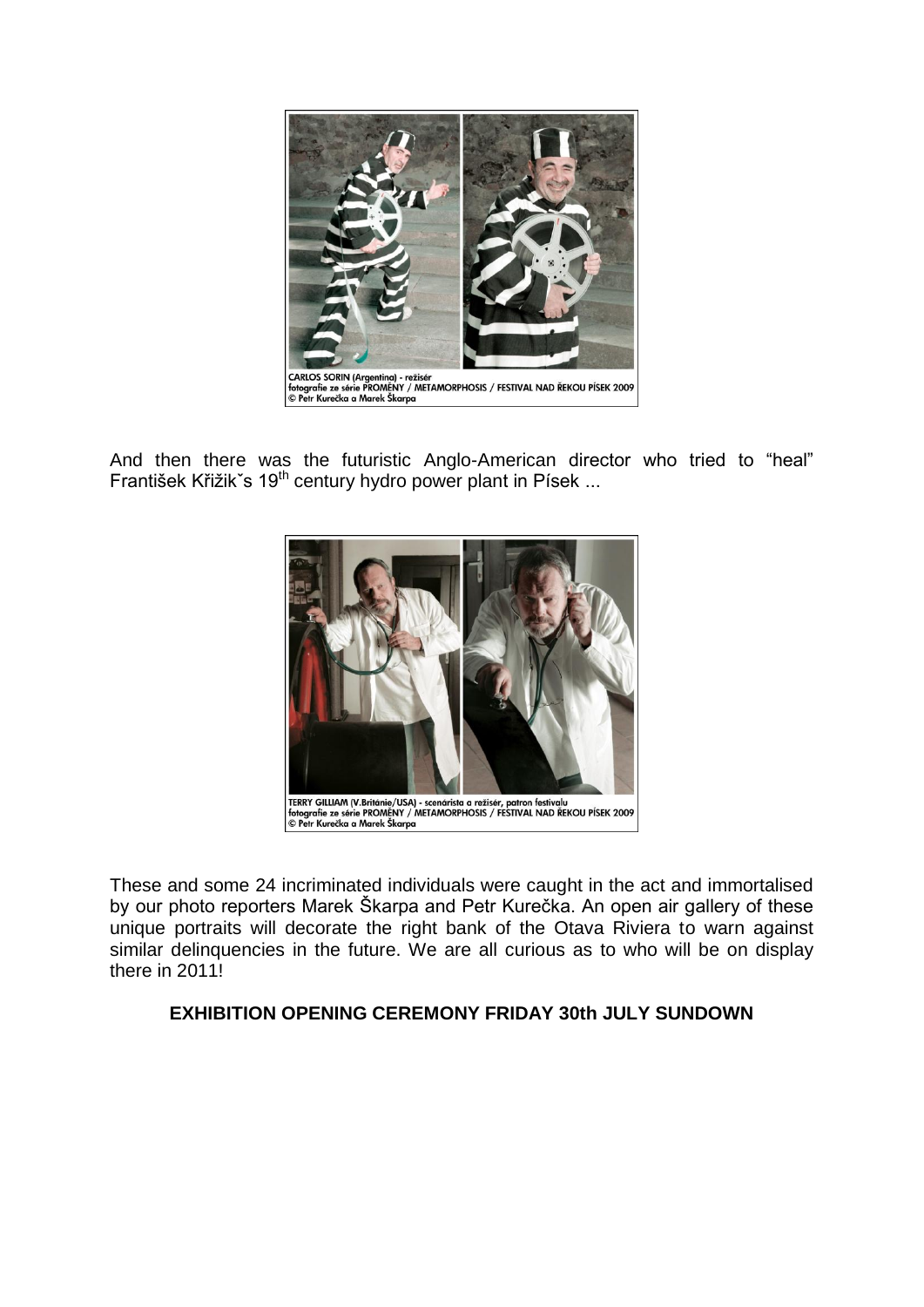#### **A RARE GUEST**

#### **Jára Cimrman**

#### **Guest of Honour at River Film Fest**

#### **Sunday August 1st – Opening Ceremony in Prácheňské Museum**

**A rare display of inventions by this Bohemian genius of the Belle Époque.**



**Prototype Internet. Purchasing a tent on Letna Plain Jára Cimrman proceeded to install 12 retired middle school teachers to field phone calls from the public and answer questions related to their particular fields of knowledge. The service functioned for 4 years, after which three of the teachers caught a virus and Cimrman lost all the relevant data.**

**(Original illustration of this J. C. Invention by courtesy of [www.cimrman.at.](http://www.cimrman.at/))**

We at River Film Fest had been under the impression that the synthetic nature of our festival (where literature, visual arts, music, photography and film unite on the banks of the Otava River) was our own original invention. How wrong we were! While discussing a myriad stars adorning the Belle Époque firmament with our colleague Martin Gross, Martin pointed out that along with Edison, Tesla, Kellog (yes, the cornflake man!), Nobel and others we had simply overlooked the greatest inventor of them all! And so towards the end of 2009 we decided that a large section of River Film Fest would be devoted to the complex works of Jára Cimrman.

**Sunday, 1.8.2009 at 19h**

**In Písek´s House of Culture**

**a Festival Command Performance of the play**

**Bohemian Skies**

**By the Jára Cimrman Theatre**